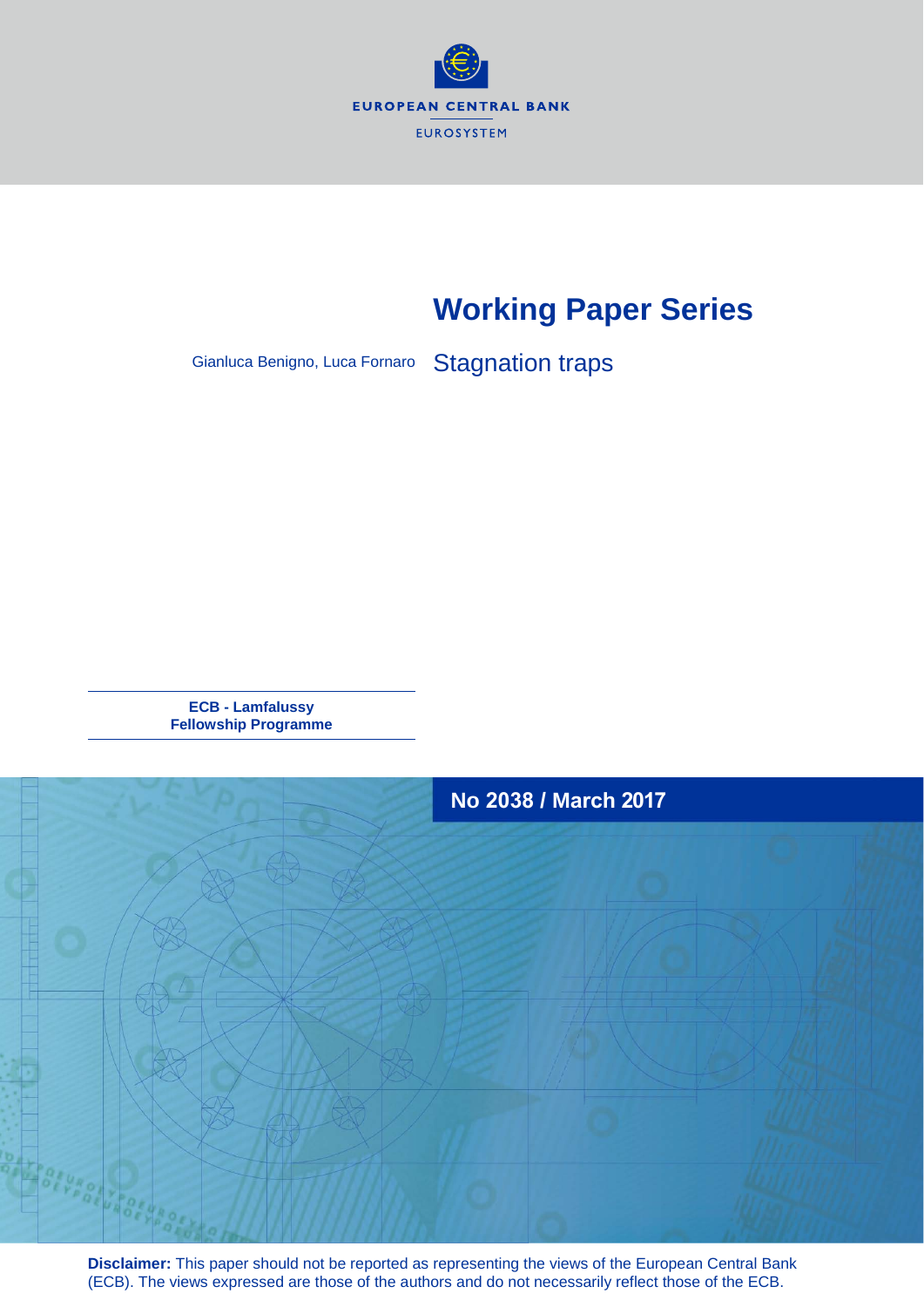## **Lamfalussy Fellowships**

This paper has been produced under the ECB Lamfalussy Fellowship programme. This programme was launched in 2003 in the context of the ECB-CFS Research Network on "Capital Markets and Financial Integration in Europe". It aims at stimulating high-quality research on the structure, integration and performance of the European financial system.

The Fellowship programme is named after Baron Alexandre Lamfalussy, the first President of the European Monetary Institute. Mr Lamfalussy is one of the leading central bankers of his time and one of the main supporters of a single capital market within the European Union.

Each year the programme sponsors five young scholars conducting a research project in the priority areas of the Network. The Lamfalussy Fellows and their projects are chosen by a selection committee composed of Eurosystem experts and academic scholars. Further information about the Network can be found at http://www.eufinancial-system.org and about the Fellowship programme under the menu point "fellowships".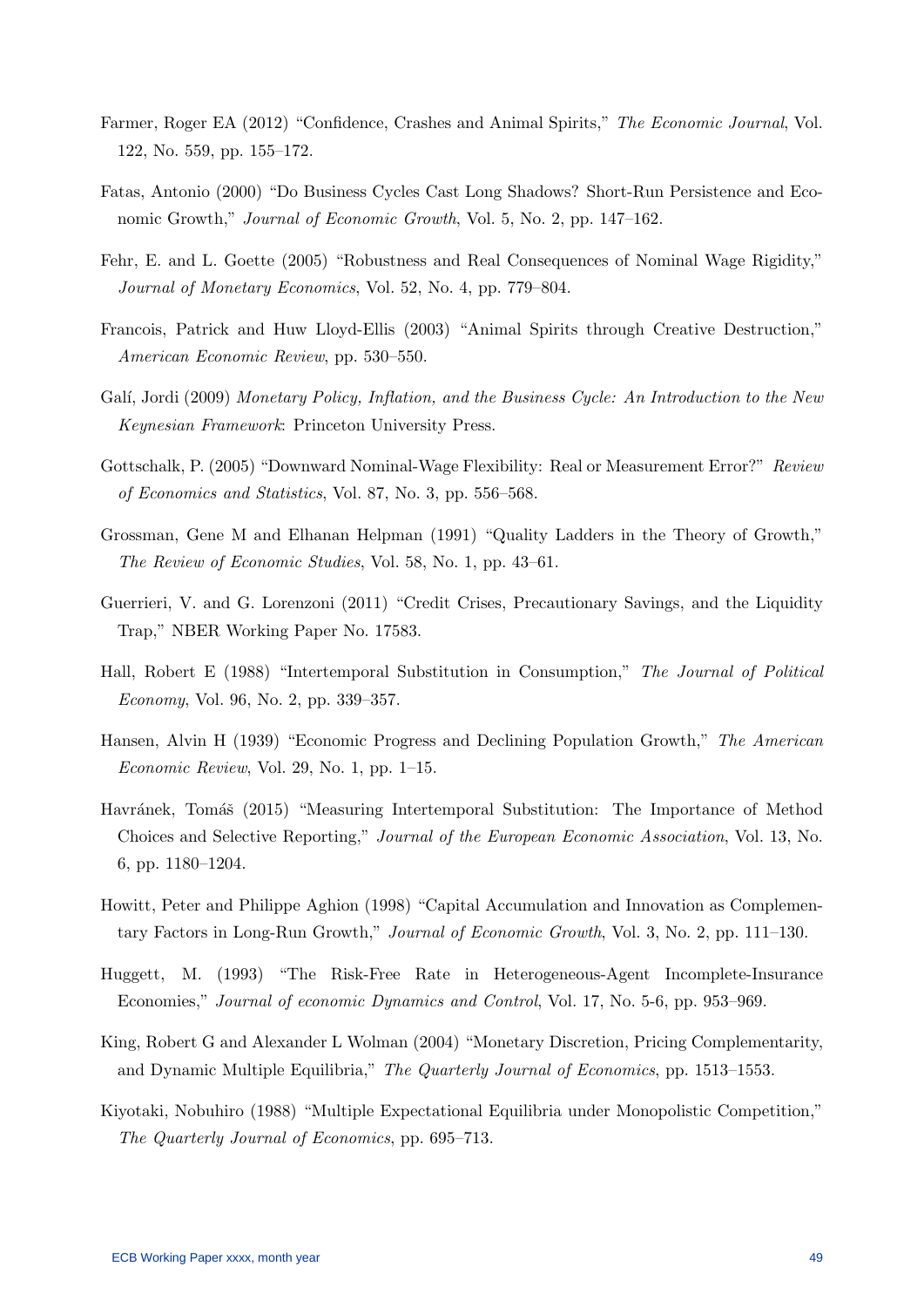- Krugman, Paul (1998) "It's Baaack: Japan's Slump and the Return of the Liquidity Trap," Brookings Papers on Economic Activity, Vol. 1998, No. 2, pp. 137–205.
- (2013) "Secular Stagnation, Coalmines, Bubbles, and Larry Summers," New York Times, November 163.
- Mertens, Karel and Morten Ravn (2014) "Fiscal Policy in an Expectations-Driven Liquidity Trap," The Review of Economic Studies, Vol. 81, No. 4.
- Michau, Jean-Baptiste (2015) "Secular Stagnation: Theory and Remedies," manuscript, Ecole Polytechnique.
- Nuño, Galo (2011) "Optimal Research and Development and the Cost of Business Cycles," Journal of Economic Growth, Vol. 16, No. 3, pp. 257–283.
- Ogaki, Masao and Carmen M Reinhart (1998) "Measuring Intertemporal Substitution: The Role of Durable Goods," Journal of Political Economy, Vol. 106, No. 5, pp. 1078–1098.
- Olivei, G. and S. Tenreyro (2007) "The Timing of Monetary Policy Shocks," The American Economic Review, Vol. 97, No. 3, pp. 636–663.
- Queraltó, Albert (2013) "Financial Market Frictions, Productivity Growth and Crises in Emerging Economies," manuscript, Federal Reserve Board.
- Rachel, L. and T. Smith (2015) "Secular Drivers of the Global Real Interest Rate," Bank of England Working Paper.
- Rognlie, Matthew, Andrei Shleifer, and Alp Simsek (2014) "Investment Hangover and the Great Recession," NBER working paper.
- Romer, Paul M (1990) "Endogenous Technological Change," Journal of Political Economy, Vol. 98, No. 5, pp. S71–S102.
- Schmitt-Grohé, Stephanie and Martín Uribe (2012) "The Making of a Great Contraction with a Liquidity Trap and a Jobless Recovery," manuscript, Columbia University.
- Summers, Lawrence (2013) "Why Stagnation Might Prove to Be the New Normal," The Financial Times.
- Vissing-Jørgensen, Annette (2002) "Limited Asset Market Participation and the Elasticity of Intertemporal Substitution," Journal of Political Economy, Vol. 110, No. 4.